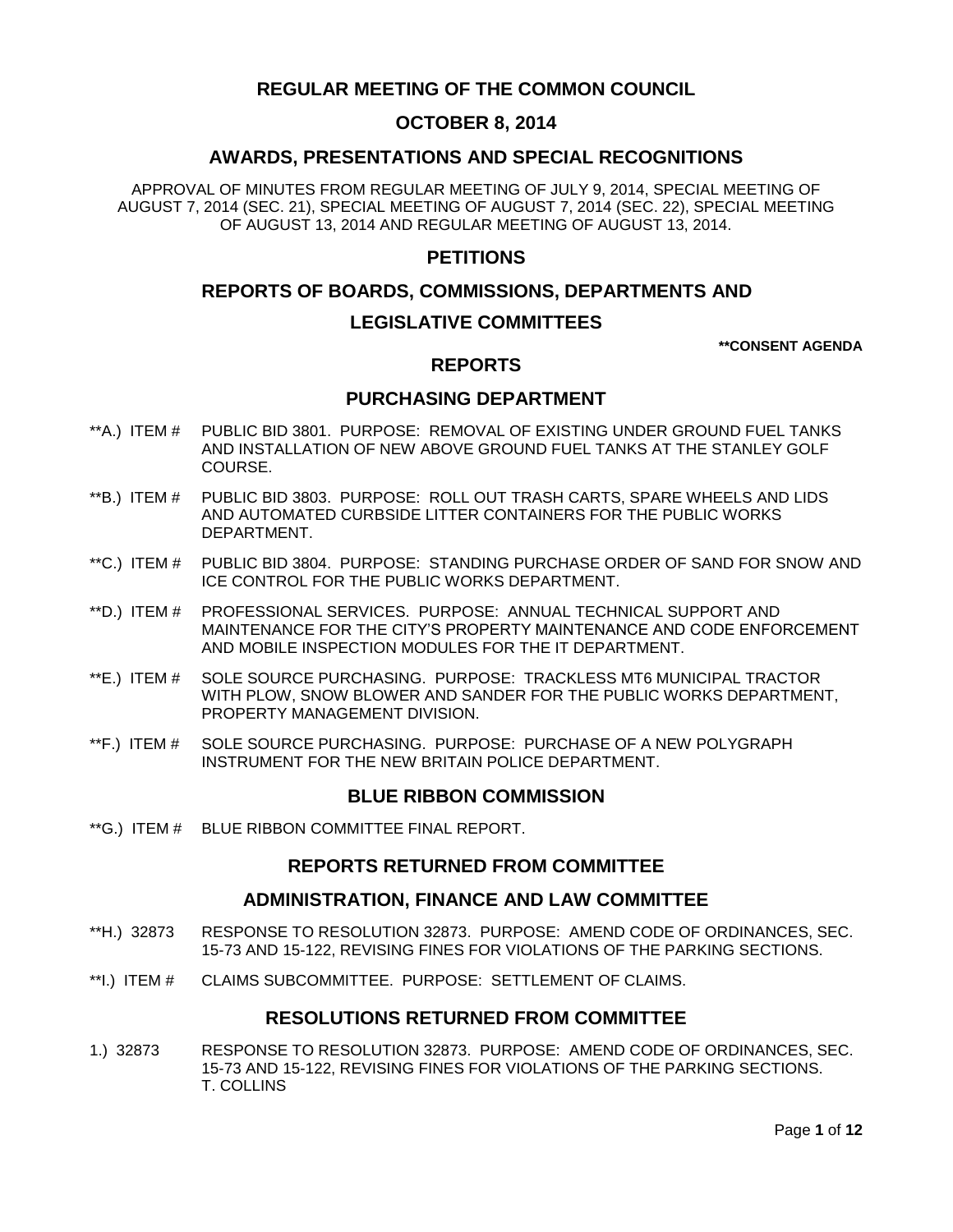# **NEW RESOLUTIONS**

- 2.) ITEM # [OCTOBER 2014 AS DOMESTIC VIOLENCE AWARENESS MONTH. PURPOSE: TO URGE](#page-8-0)  [ALL CITIZENS TO WORK TOWARDS THE ELIMINATION OF PERSONAL AND](#page-8-0)  [INSTITUTIONAL DOMESTIC VIOLENCE.](#page-8-0) [S. BIELINSKI, W. PABON, T. COLLINS, J. GIANTONIO](#page-8-0)
- 3.) ITEM # [CONTRACT AMENDMENT FOR GRANT FUNDED PERSONNEL PERFORM SERVICES](#page-9-0)  [WITHIN THE HEALTH DEPARTMENT. PURPOSE: MINIMIZING RISK OF SEXUALLY](#page-9-0)  [TRANSMITTED DISEASE THROUGH AWARENESS, IDENTIFICATION, TREATMENT AND](#page-9-0)  [INTERVENTION. A. PLATOSZ](#page-9-0)
- 4.) ITEM # [PROFESSIONAL SERVICE AGREEMENT. PURPOSE: AUTHORIZATION TO ENTER INTO](#page-10-0)  [AGREEMENT WITH PMA MANAGEMENT CORP. OF NEW ENGLAND FOR THE](#page-10-0)  [ADMINISTRATION OF CITY AND BOARD OF EDUCATION WORKERS' COMPENSATION](#page-10-0)  [CLAIMS. J. GIANTONIO](#page-10-0)
- 5.) ITEM # [ZUMBA GOLD FOR SENIORS. PURPOSE: TO PROVIDE A COMMUNITY BASED](#page-10-1)  [EXERCISE PROGRAM TO SENIORS OF NEW BRITAIN. A. PLATOSZ](#page-10-1)

### **UNFINISHED BUSINESS**

- 32554 RESOLUTION RE: APPROVAL OF AGREEMENT BETWEEN THE CITY OF NEW BRITAIN AND LOCAL 1186. TABLED 11/13/2013
- 32697 REPORT OF PURCHASING DEPT. RE: ON CALL ENGINEERING SERVICES LANDFILL AND RECYCLING CENTER COMPLIANCE MONITORING – PUBLIC WORKS DEPT. TABLED 04/23/2014
- 32767 RESOLUTION RE: FISCAL YEAR 2015 COMMUNITY SERVICES BUDGET AMENDMENTS. TABLED 06/11/2014
- 32872 RESOLUTION RE: AGREEMENT WITH GO APE LLC FOR THE OPERATION OF A HIGH ROPES AERIAL ADVENTURE COURSE AT AW STANLEY PARK. TABLED 09/24/2014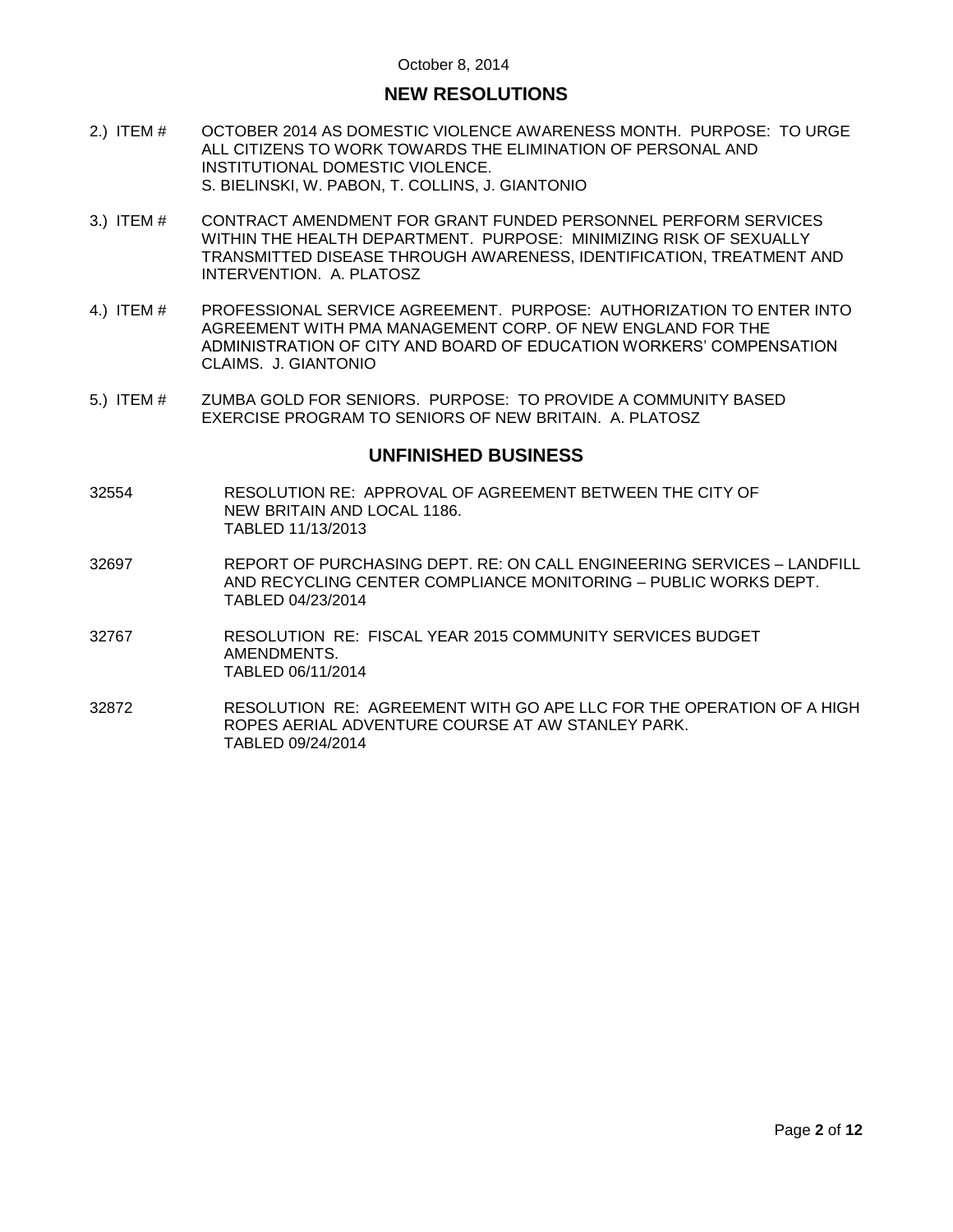## **REGULAR MEETING OF THE COMMON COUNCIL**

## **OCTOBER 8, 2014**

## **AWARDS, PRESENTATIONS AND SPECIAL RECOGNITIONS**

APPROVAL OF MINUTES FROM REGULAR MEETING OF JULY 9, 2014, SPECIAL MEETING OF AUGUST 7, 2014 (SEC. 21), SPECIAL MEETING OF AUGUST 7, 2014 (SEC. 22), SPECIAL MEETING OF AUGUST 13, 2014 AND REGULAR MEETING OF AUGUST 13, 2014.

## **PETITIONS**

## **REPORTS OF BOARDS, COMMISSIONS, DEPARTMENTS AND**

# **LEGISLATIVE COMMITTEES**

**\*\*CONSENT AGENDA**

# **REPORTS**

# **PURCHASING DEPARTMENT**

- <span id="page-2-0"></span>\*\*A.) ITEM # PUBLIC BID 3801. PURPOSE: REMOVAL OF EXISTING UNDER GROUND FUEL TANKS AND INSTALLATION OF NEW ABOVE GROUND FUEL TANKS AT THE STANLEY GOLF COURSE.
- REPORT OF: Finance Dept., Purchasing Division

To Her Honor, the Mayor, and the Common Council of the City of New Britain: the undersigned beg leave to report the following:

### ITEM #:

RE: Public Bid No. 3801 Removal of Existing Under Ground Fuel Tanks and the Installation of New Above Ground Fuel Tanks at the Stanley Golf Course for the Parks and Recreation Department

DATE: October 08, 2014

Public Bid No. 3801 was solicited and received in accordance with the Purchasing Ordinances of the City of New Britain for the removal of existing underground gasoline and diesel fuel tanks and the installation of new above ground ones at the Stanley Golf Course for the Parks and Recreation Department. The existing underground fuel tanks which are located at the Maintenance facility are metal and are over twenty-nine (29) years old. They are becoming rusted and could start to leak causing contamination of the soil around them. Funding is available for the Removal of Existing Under Ground Fuel Tanks and the Installation of New Above Ground Fuel Tanks within the Park and Recreation Department's, Stanley Golf Course, account numbers 201420101-5740, Other Miscellaneous Equipment and 201420101-5746, Miscellaneous Capital Projects.

Invitations to bid were solicited and the bid was duly advertised in the New Britain Herald Newspaper, the City and State of Connecticut's Department of Administration Services websites and mailed to twelve (12) fuel tank contractors. The Purchasing Agent did not receive any letters from the fuel tank contractors on the mailing list who indicated that they could not respond to the bid request. The responses were received as per attached.

The bids were reviewed for conformance to specifications by the Park and Recreation Department's administration and the Purchasing Agent. Therefore the Director of the Parks and Recreation Department is recommending the bid be awarded to Environmental Services, Inc. of South Windsor, CT who submitted the lowest responsible bid and met all of the bid specifications.

RESOLVED: That the Purchasing Agent is hereby authorized to enter into a contract and issue a purchase order with Environmental Services, Inc. of South Windsor, CT in the amount of \$60,600.00 for the removal of the existing underground fuel tanks and the installation of new above ground fuel tanks at the Stanley Golf Course for the Parks and Recreation Department, per the terms and specifications of Public Bid No. 3801.

> Jack Pieper Purchasing Agent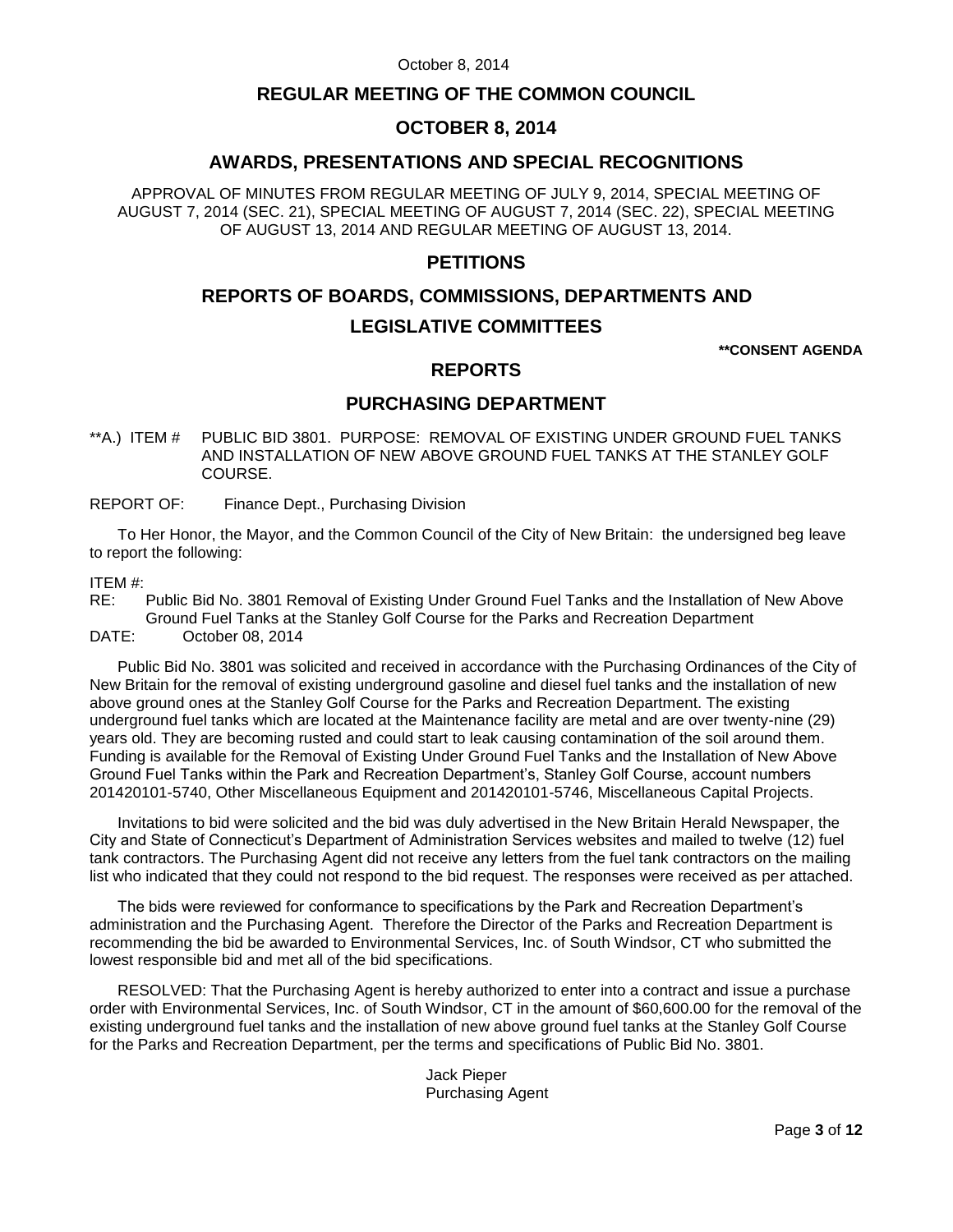<span id="page-3-0"></span>\*\*B.) ITEM # PUBLIC BID 3803. PURPOSE: ROLL OUT TRASH CARTS, SPARE WHEELS AND LIDS AND AUTOMATED CURBSIDE LITTER CONTAINERS FOR THE PUBLIC WORKS DEPARTMENT.

### REPORT OF: Finance Dept., Purchasing Division

To Her Honor, the Mayor, and the Common Council of the City of New Britain: the undersigned beg leave to report the following:

ITEM #:

RE: Public Bid No. 3803, Roll-Out Trash Carts, Spare Wheels and Lids and Automated Curbside Litter Containers for the Public Works Department.

DATE: October 08, 2014

Public Bid No. 3803 was solicited and received in accordance with the Purchasing Ordinances of the City of New Britain for new Roll-Out Trash Carts, Spare Wheels and Lids and Automated Curbside Litter Containers needed by the Public Works Department. Funding for this purchase is available in the Public Works Department's account numbers 001315004-5659, Sanitation, Operating Material and Supplies.

Invitations to bid were solicited and the bid was duly advertised in the New Britain Herald Newspaper, the City and State of Connecticut's Department of Administration Services websites and mailed to nine (9) Trash Cart companies. The Purchasing Agent received three (3) letters from the Trash Cart companies on the mailing list who indicated that they could not submit a bid. Responses were received as per attached.

The bids were reviewed for conformance to specifications by the Public Works Department Administration and the Purchasing Agent. It was determined after reviewing the bid documents submitted by the lowest bidder, IPL, Inc. of St-Danien Canada, that they did not meet all of the bid specifications and could not submit a bid for the Automated Curbside Litter Containers. Otto Environmental Systems, the next lowest bidder met all bid specifications for the Roll-Out Trash Carts. They were awarded the bid the last time the City went out to bid for the Roll-Out Trash Carts in 2010. They were also the only company who submitted a bid for the Automated Curbside Litter Containers. The Automated Curbside Litter Containers currently being used on the curbs were also purchased from Otto Environmental Systems. Therefore the Director of the Public Works Department is recommending the bid be awarded to Otto Environmental Systems of Charlotte, NC.

RESOLVED: That the Purchasing Agent is hereby authorized to issue a Purchase Order to Otto Environmental Systems of Charlotte, NC for the purchase of three hundred (300) new Roll-Out Carts at a price of \$56.33 each, one hundred (100) Spare Wheels at \$6.00 each, fifty (50) Spare Lids at \$13.00 each and twenty-five (25) new Automated Curbside Litter Containers at a price of \$563.40 each for the Public Works Department, per the terms and conditions of Public Bid No. 3803.

> Jack Pieper Purchasing Agent

<span id="page-3-1"></span>\*\*C.) ITEM # PUBLIC BID 3804. PURPOSE: STANDING PURCHASE ORDER OF SAND FOR SNOW AND ICE CONTROL FOR THE PUBLIC WORKS DEPARTMENT.

#### REPORT OF: Finance Dept., Purchasing Division

To Her Honor, the Mayor, and the Common Council of the City of New Britain: the undersigned beg leave to report the following:

#### ITEM #:

RE: Public Bid No. 3804, Purchase of Sand for Snow and Ice Control for the Public Works Department. DATE: October 8, 2014

Public Bid No. 3804 was solicited and received in accordance with the Purchasing Ordinances of the City of New Britain for the Purchase of Sand used for Snow and Ice Control for the Public Works Department. Funding is available for this purchase from the Public Works Department's account, 001315007-5659, Street Snow Removal, Operating Material and Supplies.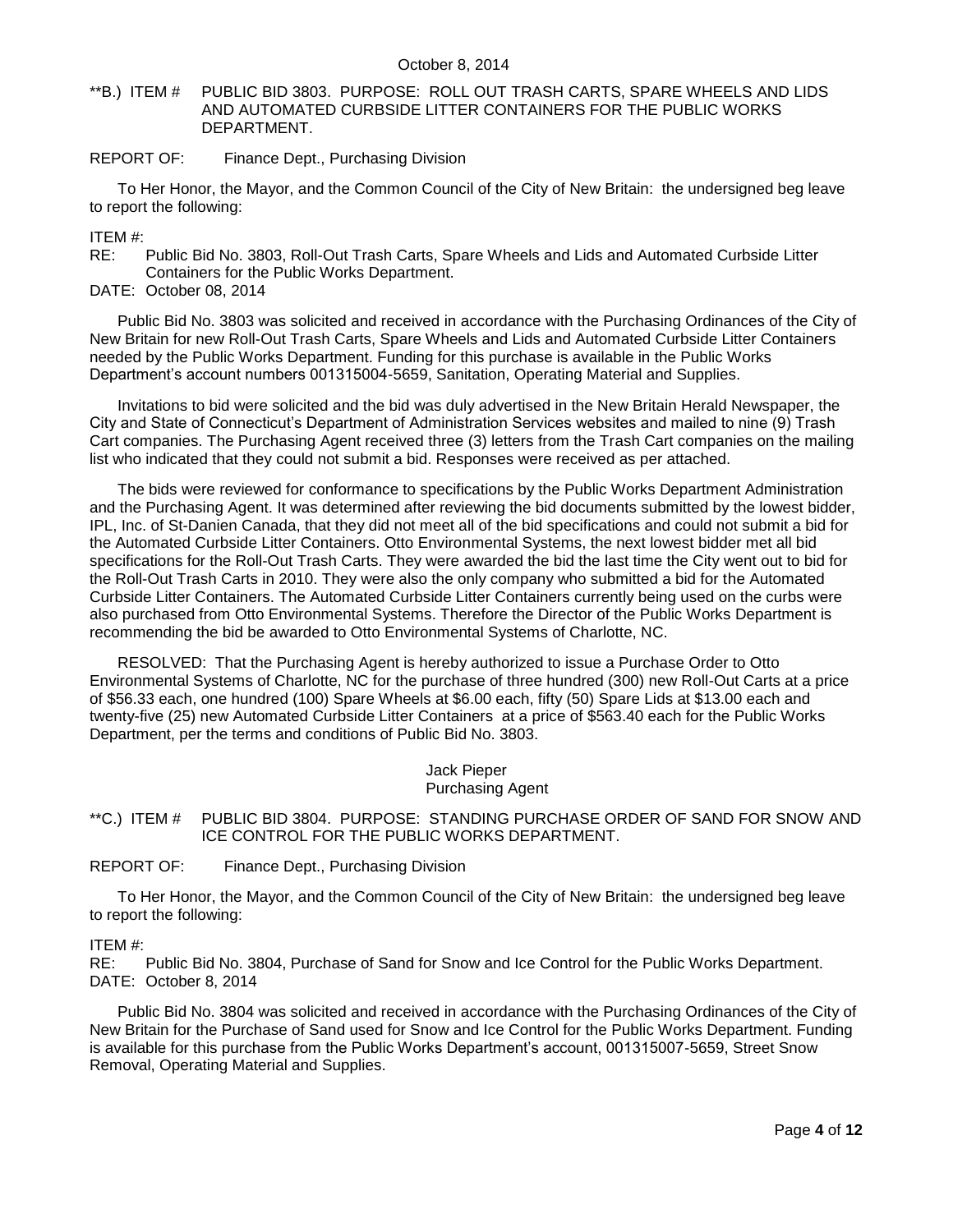Invitations to bid were solicited and the bid was duly advertised in the New Britain Herald Newspaper, the City and State of Connecticut's Department of Administration Services websites and mailed to twenty-seven (27) Sand Companies. The Purchasing Agent did not receive any letters from the Sand Companies on the mailing list who indicated that they could not respond to the bid request. The responses were received as per attached.

The bids and samples of sand submitted by the bidders were reviewed for conformance to specifications by the Public Works Department Administration and the Purchasing Agent. Therefore the Director of the Public Works Department is recommending that the bid be awarded to Herb Holden Trucking, Inc. of Broad Brook, CT who was the lowest bidder and met all bid specifications.

RESOLVED: That the Purchasing Agent is hereby authorized to issue a standing purchase order for \$15.48 per Cubic Yard of Sand delivered to the City Yard for Snow and Ice Control for the 2014-2015 winter season to Herb Holden Trucking, Inc. of Broad Brook, CT per the terms and specifications of Public Bid No. 3804.

#### Jack Pieper Purchasing Agent

### <span id="page-4-0"></span>\*\*D.) ITEM # PROFESSIONAL SERVICES. PURPOSE: ANNUAL TECHNICAL SUPPORT AND MAINTENANCE FOR THE CITY'S PROPERTY MAINTENANCE AND CODE ENFORCEMENT AND MOBILE INSPECTION MODULES FOR THE IT DEPARTMENT.

REPORT OF: Finance Dept., Purchasing Division

To Her Honor, the Mayor, and the Common Council of the City of New Britain: the undersigned beg leave to report the following:

ITEM #:

RE: Professional Services – Annual Technical Support and Maintenance for the City's Property Maintenance and Code Enforcement and Mobile Inspection Modules for the Information Technology Department. DATE: October 08, 2014

In accordance with City Code of Ordinances, Chapter 2, Article VIII, Division 1, Section 2-531 a purchase order was requested by the Information Technology Department for the Annual Technical Support and Maintenance for the City's Property Maintenance and Code Enforcement and Mobile Inspection Modules.

| Supplier                    | <b>Services</b>               | Amount      |
|-----------------------------|-------------------------------|-------------|
| <b>ViewPoint Government</b> | ViewNforce and ViewInspection |             |
| Solutions, Inc.             | Annual Software Maintenance   | \$14,850.00 |
| Belmont, MA.                | and Technical Support         |             |

The Information Technology Department has requested a purchase order for the Annual Technical Support and Maintenance for the City's Property Maintenance and Code Enforcement and Mobile Inspection Modules. The software will help the City to manage, route and track citizen requests, complaints and violations. The system includes a full code of enforcement mechanisms that provides a set of intelligent tools to guide the software's maintenance workflow and effectively manage time and resources. It will also streamline and speed the code enforcement of the City while greatly improving the interdepartmental communications and ensure more timely, transparent and accurate processing of complaints and requests by businesses and residents. Funding for this Annual Software Maintenance and Technical Support is available in the Information Technology Department's account number, 001107006-5434, Maintenance Contracts.

RESOLVED: The Purchasing Agent is hereby authorized to issue a purchase order for \$14,850.00 to ViewPoint Government Solutions, Inc. of Belmont, MA for the Annual Technical Support and Maintenance for the City's Property Maintenance and Code Enforcement and Mobile Inspection Modules.

> Jack Pieper Purchasing Agent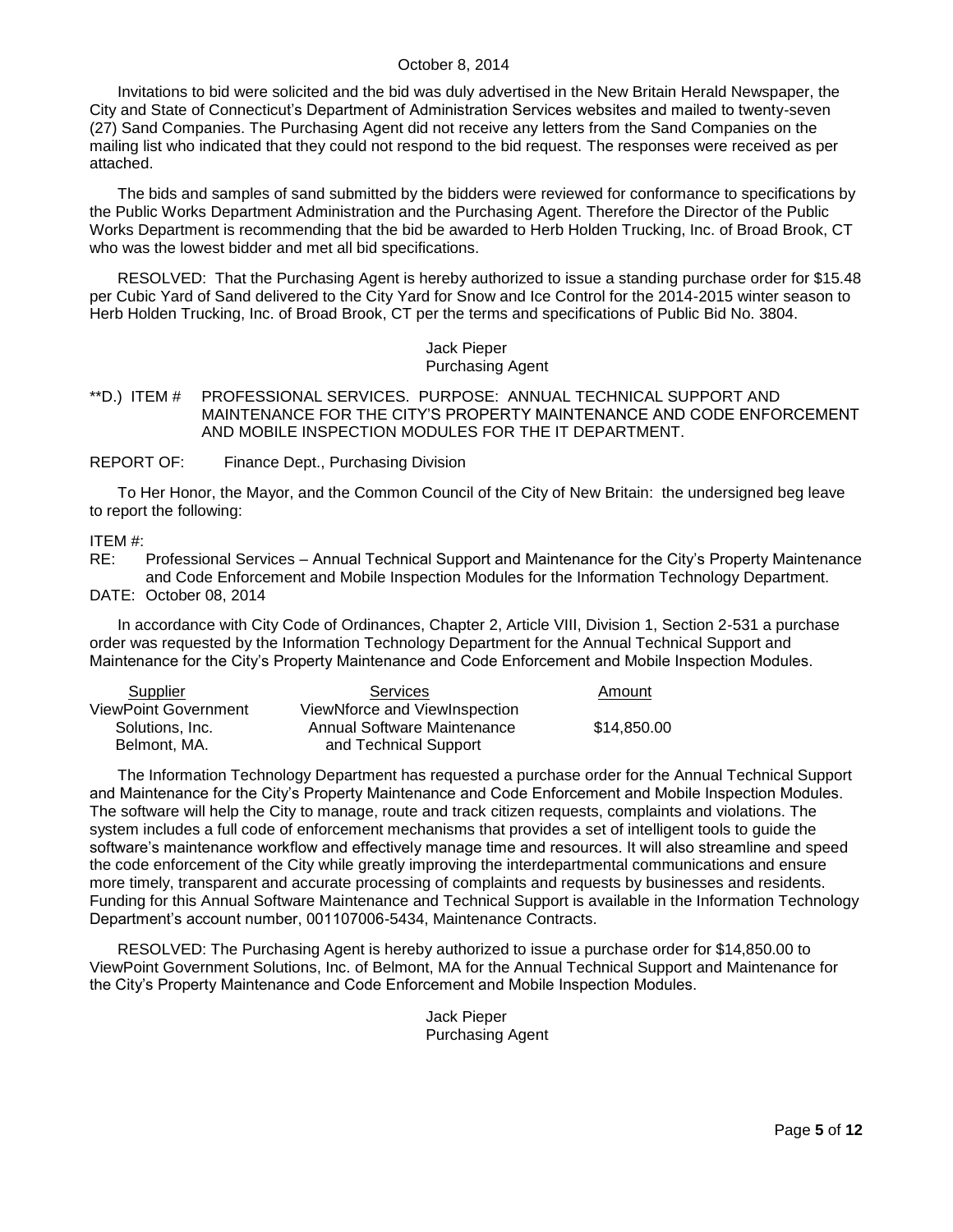### <span id="page-5-0"></span>\*\*E.) ITEM # SOLE SOURCE PURCHASING. PURPOSE: TRACKLESS MT6 MUNICIPAL TRACTOR WITH PLOW, SNOW BLOWER AND SANDER FOR THE PUBLIC WORKS DEPARTMENT, PROPERTY MANAGEMENT DIVISION.

### REPORT OF: Finance Dept., Purchasing Division

To Her Honor, the Mayor, and the Common Council of the City of New Britain: the undersigned beg leave to report the following:

ITEM #:

RE: Trackless Municipal Tractor with Plow, Snow Blower and Sander for the Public Works Department, Property Management Division

DATE: October 8, 2014

In accordance with City Code of Ordinances, Chapter 2, Article VIII, Division 1, Section 2-541, a purchase order was requested by the Public Works Department, Property Management Division for the purchase of a new Trackless Municipal Tractor with Plow, Snow Blower and Sander.

| Supplier          | Quantity | Item                     | <b>Price</b> |
|-------------------|----------|--------------------------|--------------|
| C.N. Wood of      |          | Trackless MT6 Municipal  | \$136,360.00 |
| Connecticut. LLC_ |          | Tractor with Plow, Snow  |              |
| North Haven, CT.  |          | <b>Blower and Sander</b> |              |

The Public Works Department, Property Management Division, requested the purchase of a Trackless MT6 Municipal Tractor with Plow, Snow Blower and Sander. The new Municipal Sidewalk Tractor will be used to remove snow and then sand about twenty-four (24) miles of City sidewalks during the winter season. The existing Tractor that is utilized to remove snow and sand the City sidewalks is fifteen (15) years old and is having mechanical problems. Parts to make the needed repairs are becoming harder to find. C.N. Wood of Connecticut, LLC is the only authorized dealer for Trackless Vehicles Limited the manufacturer of this Tractor in the State of Connecticut and Massachusetts. This fact has been verified by the Purchasing Agent who has documentation from Trackless Vehicles Limited indicating this. Bid solicitation for this purchase of the new Municipal Sidewalk tractor would not be beneficial to the City. Funding for this purchase was approved by the Standing Bonding Subcommittee, Resolution #31127-5 on August 13, 2014. Funds are available within the Public Works Department's account number, 0041500111-56120, Capital Equipment Bond, Snow Removal Equipment, Field Services/Property Management.

RESOLVED: That the Purchasing Agent is hereby authorized to issue a purchase order for \$136,360.00 to C.N. Wood of Connecticut, LLC of North Haven, CT for the purchase of a Trackless MT6 Municipal Tractor with Plow, Snow Blower and Sander for the Public Works Department, Property Management Division.

> Jack Pieper Purchasing Agent

<span id="page-5-1"></span>\*\*F.) ITEM # SOLE SOURCE PURCHASING. PURPOSE: PURCHASE OF A NEW POLYGRAPH INSTRUMENT FOR THE NEW BRITAIN POLICE DEPARTMENT.

REPORT OF: Finance Dept., Purchasing Division

To Her Honor, the Mayor, and the Common Council of the City of New Britain: the undersigned beg leave to report the following:

ITEM #:

RE: Polygraph Instrument for the New Britain Police Department DATE: October 8, 2014

In accordance with City Code of Ordinances, Chapter 2, Article VIII, Division 1, Section 2-538 (a), a purchase order was requested by the New Britain Police Department for the purchase of a new Polygraph Instrument.

| Supplier              | Item                 | Price      |
|-----------------------|----------------------|------------|
| Lafayette Instruments | Polygraph Instrument | \$3,741.13 |
| Lafeyette, IN.        |                      |            |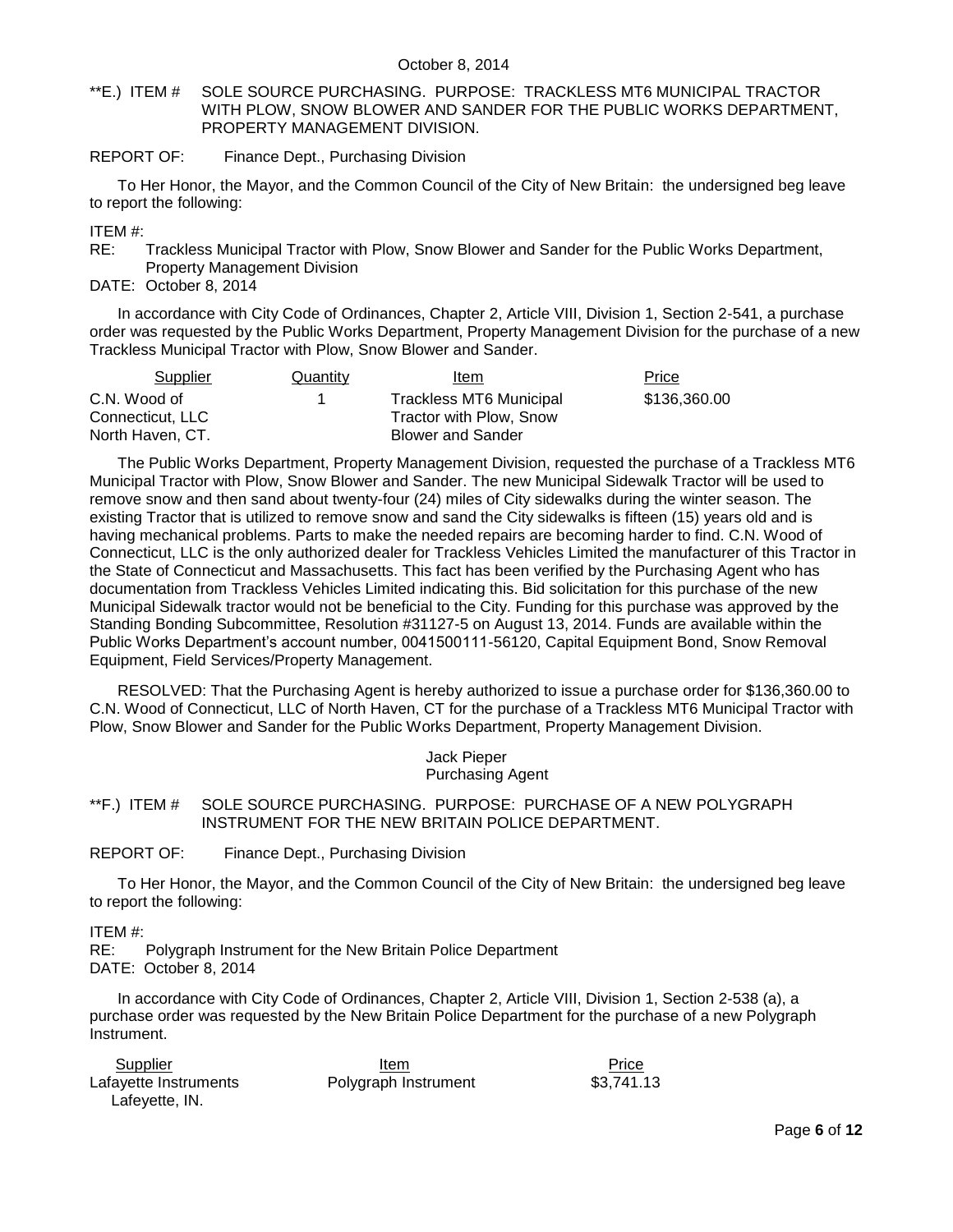The New Britain Police Department requested a purchase order for the purchase of a new Polygraph Instrument. Their present Polygraph Instrument is over nine (9) years old. The old Polygraph Instrument does not have all of the functions that the new Polygraph Instrument has and all of the required programs for the Police Department to conduct their investigations properly. If the present Polygraph Instrument fails to operate properly, parts and programs to make the required repairs are becoming harder to find. Lafayette Instruments is the manufacturer of the Polygraph Instrument which is utilized by most municipalities and state agencies throughout the United States. They have no dealers in New England and are the sole source supplier of their Polygraph Instrument. The Purchasing Agent has verified this. Bid solicitation for the purchase of the new Polygraph Instrument would not be beneficial to the City. The cost of the new Polygraph Instrument is being paid for by funds that the Police Department received from the Federal Government for this purchase. Funds are available within the New Britain Police Department's special revenue account number, 289211128-5740, Asset Forfeiture Federal, Other Miscellaneous Equipment.

RESOLVED: That the Purchasing Agent is hereby authorized to issue a purchase order for \$3,741.13 to Lafayette Instruments of Lafayette, IN for the purchase of a new Polygraph Instrument for the New Britain Police Department.

> Jack Pieper Purchasing Agent

# **BLUE RIBBON COMMISSION**

<span id="page-6-0"></span>\*\*G.) ITEM # BLUE RIBBON COMMITTEE FINAL REPORT.

REPORT OF: Blue Ribbon Committee

To Her Honor, the Mayor, and the Common Council of the City of New Britain: the undersigned beg leave to report the following:

ITEM #:

RE: Blue Ribbon Committee Final Report

On Tuesday, September 30, 2014, the Blue Ribbon Committee held its final meeting and voted to accept and issue its final report which is attached hereto.

Enclosure: Blue Ribbon Committee Final Report

# **REPORTS RETURNED FROM COMMITTEE**

# **ADMINISTRATION, FINANCE AND LAW COMMITTEE**

<span id="page-6-1"></span>\*\*H.) 32873 RESPONSE TO RESOLUTION 32873. PURPOSE: AMEND CODE OF ORDINANCES, SEC. 15-73 AND 15-122, REVISING FINES FOR VIOLATIONS OF THE PARKING SECTIONS.

REPORT OF: COMMITTEE ON ADMINISTRATION, FINANCE AND LAW

To Her Honor, the Mayor, and the Common Council of the City of New Britain: the undersigned beg leave to report the following:

#### ITEM #: 32873

RE: Amend Code of Ordinances, Sec. 15-73 and 15-122, revising fines for violations of the parking sections.

The Committee on Administration, Finance and Law at a regular meeting and public hearing held on Wednesday evening, October 1, 2014, at 7:00 PM in the Council Chambers, to which was referred the matter of resolution #32873 – proposed amendment to Sec. 15-73 and 15-122 of the Code of Ordinances revising fines for violations of the parking sections, voted to accept as amended and recommend that the following amended resolution be referred back to the Common Council with a favorable recommendation.

> Alderman David DeFronzo **Chair**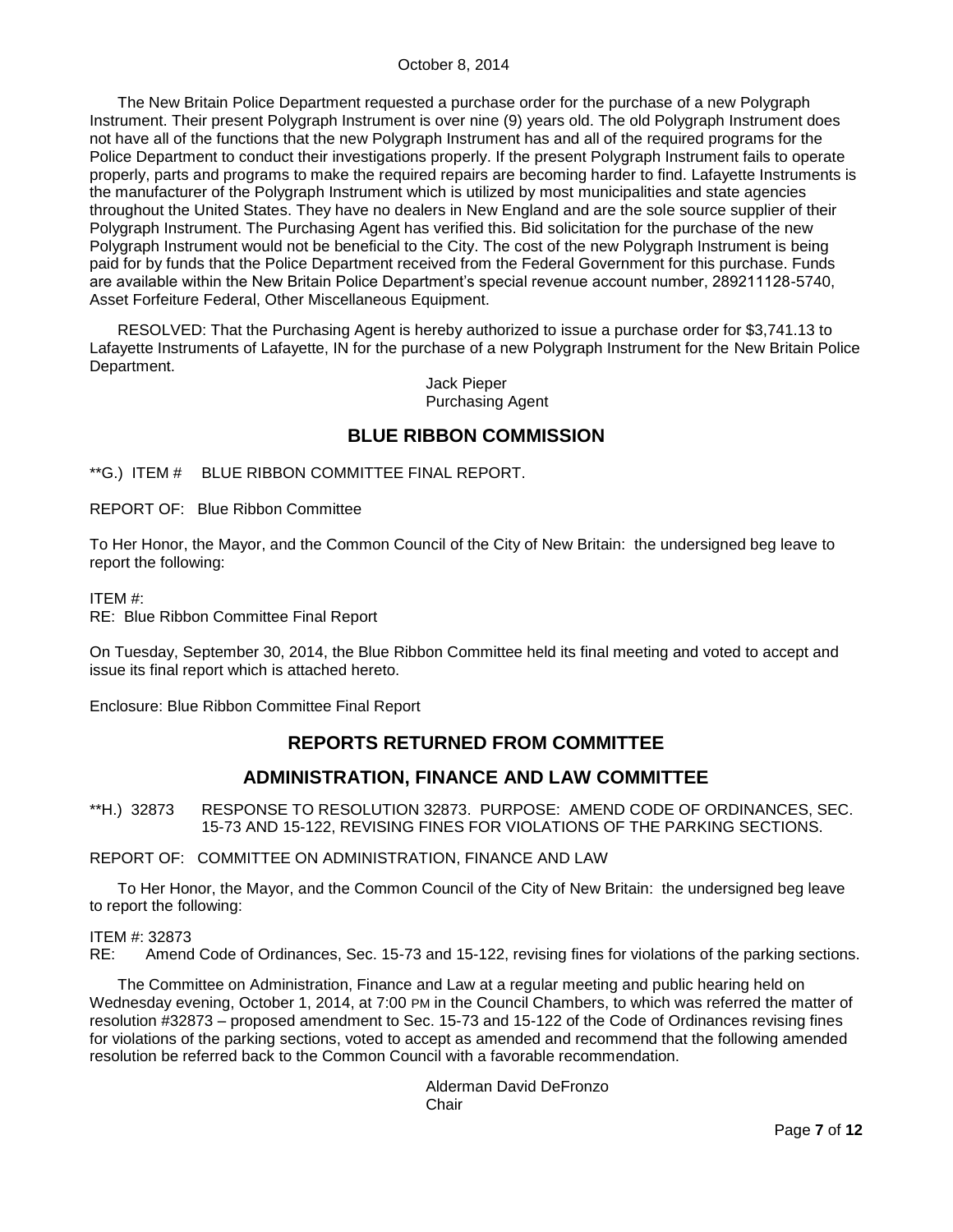<span id="page-7-0"></span>\*\*I.) ITEM # CLAIMS SUBCOMMITTEE. PURPOSE: SETTLEMENT OF CLAIMS.

### REPORT OF: COMMITTEE ON ADMINISTRATION, FINANCE AND LAW

To Her Honor, the Mayor, and the Common Council of the City of New Britain: the undersigned beg leave to report the following:

### ITEM #:

RE: Settlement of Claims

The Committee on Administration, Finance and Law and the Standing Claims Subcommittee of the Committee on Administration, Finance and Law at a regular meeting held on Wednesday evening, October 1, 2014, at 6:30 PM, having held public hearings and made investigations of said claims, respectfully beg leave to recommend the following:

RESOLVED; that the sum of \$3,000.00 be paid to Emilia Rorie of 211 Queen Street, Bristol, Conn., in full settlement of her claim of property damages sustained on March 1, 2013.

> Alderman Carlo Carlozzi, Jr. **Chair**

# **RESOLUTIONS RETURNED FROM COMMITTEE**

<span id="page-7-1"></span>1.) 32873 RESPONSE TO RESOLUTION 32873. PURPOSE: AMEND CODE OF ORDINANCES, SEC. 15-73 AND 15-122, REVISING FINES FOR VIOLATIONS OF THE PARKING SECTIONS. T. COLLINS

Item #32873 RE: Fines for Parking Violations

To Her Honor, the Mayor, and the Common Council of the City of New Britain: the undersigned beg leave to recommend the adoption of the following:

Resolution Summary: PURPOSE. To revise the fines for violations of the Parking Sections set forth in Chapter 15 of the Code of Ordinances consistent with recommendations made by the Parking Commission on September 11, 2014.

BE IT ORDAINED BY THE COMMON COUNCIL OF THE CITY OF NEW BRITAIN that Sections 15-73 and 15-122 of the Code of Ordinances, City of New Britain, be amended to read as follows (inserted text appears in underline; deleted text appears in strikethrough; new sections begin with the word [new]):

Sec. 15-73. Street and restricted area parking violations; penalties and enforcement.

(a) Parking in any of the following ways on any street or in any city-owned garage or off-street parking facility within the city's territorial limits is prohibited and a penalty of ten thirty dollars (\$10.00 \$30.00) shall be imposed for each of the following violations:

(1) Overtime parking. In excess of the time posted by official sign. Each separate period of time equal to the original permitted parking time which occurs after the original permitted parking time shall constitute a separate offense and shall carry a separate fine.

(2) Meters. In violation of any parking meter regulation.

(3) In opposite direction of traffic. Facing against oncoming traffic on the side of the street on which the vehicle is parked.

- (4) Close to curb. More than twelve (12) inches from a curb.
- (b) Parking, in any of the following ways on any street or in any city-owned garage or off-street parking facility within the city's territorial limits is prohibited and a penalty of twenty sixty dollars (\$20.00 \$60.00) shall be imposed by the city's police department or its designee for each of the following violations:

(1) Fire hydrant. Within ten (10) feet of a fire hydrant.

- (1) (2) Crosswalk. Within ten (10) feet of a marked crosswalk.
- (2) (3) Intersection. Within fifteen (15) feet of an intersection.
- (3) (4) Stop sign. Within twenty-five (25) feet of a stop sign.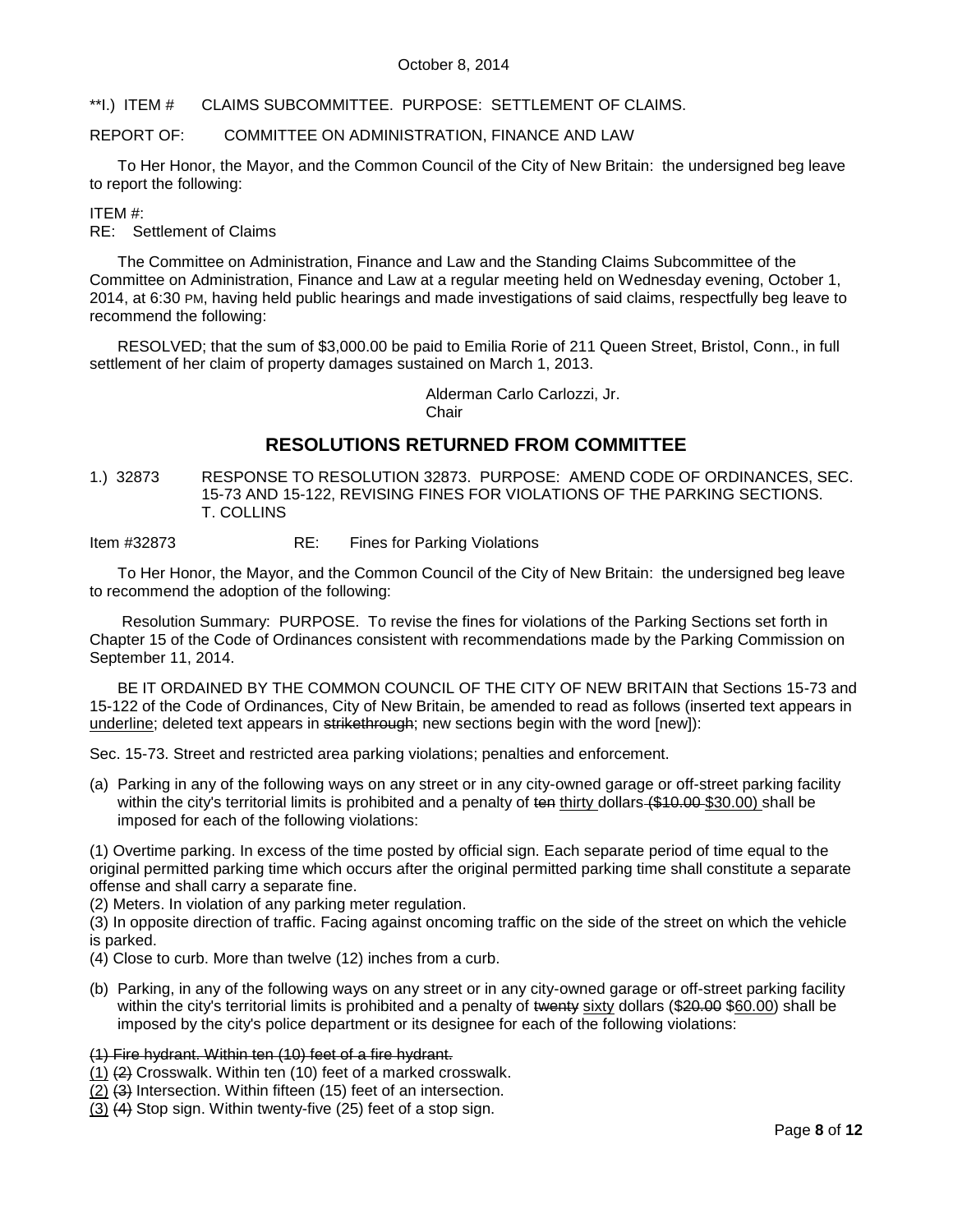(4) (5) Restricted area. In a restricted area including restricted areas designated and posted as restricted or reserved on city-owned property.

(6) Bus stop. Within a bus stop.

(5) (7) Loading zone. Within a loading and reloading zone.

(6) (8) Traffic hazard zone. In such a manner as to constitute a traffic hazard or to obstruct the free movement of traffic.

 $(7)$   $(9)$  Double parking. Upon a traveled portion of the highway adjacent to parked cars.

(8) (10) Driveway. In such a manner as to obstruct a driveway.

(9)  $(11)$  Curb and sidewalk. Within the area between the curb and the sidewalk and on the sidewalk.

(12) Fire lane. Within a fire lane.

- (c) Parking, in any of the following ways on any street or in any city-owned garage or off-street parking facility within the city's territorial limits is prohibited and a penalty of ninety dollars (\$90.00) shall be imposed by the city's police department or its designee for each of the following violations:
- (1) Fire hydrant. Within ten (10) feet of a fire hydrant.
- (2) Bus stop. Within a bus stop.

(3) Fire lane. Within a fire lane.

- $(d)$   $(e)$  Parking in any area that is a temporary "No Parking" area so as to permit the removal of snow or ice is prohibited and a penalty of twenty dollars (\$20.00) shall be imposed for each such violation.
- (e)  $\left(\phi\right)$  Parking by trespassing on private property is prohibited. The penalty for violation of this paragraph  $\left(\phi\right)$  of this section is thirty ninety dollars (\$30.00 \$90.00).
- (f)  $\leftrightarrow$  Parking a vehicle on a front lawn or in any front or side yard of a building or dwelling unless such area is properly designed therefor and has proper access to a street or roadway shall carry a penalty of sixty ninetynine dollars (\$60.00 \$99.00).

Sec. 15-122. Fines and storage charges for parking on snow emergency routes and secondary streets.

- (a) Parking in violation of any section of this division shall be punishable by a fine of one hundred ninety-nine dollars (\$100.00 \$99.00) for each violation. Under no condition shall such snow fine double.
- (b) If the vehicle of any violator of this division is towed, and if the city has the duty and responsibility to watch and protect such illegally parked vehicle, the operator shall be subject to a twenty dollar (\$20.00) a day storage charge if he fails to claim his vehicle within twenty-four (24) hours after the vehicle has been towed.
- (c) The owner or operator of any vehicle parked in violation of this division shall be liable to the city for the payment of such fines and storage charges that accrue.

Majority Leader Tonilynn Collins

# **NEW RESOLUTIONS**

<span id="page-8-0"></span>2.) ITEM # OCTOBER 2014 AS DOMESTIC VIOLENCE AWARENESS MONTH. PURPOSE: TO URGE ALL CITIZENS TO WORK TOWARDS THE ELIMINATION OF PERSONAL AND INSTITUTIONAL DOMESTIC VIOLENCE. S. BIELINSKI, W. PABON, T. COLLINS, J. GIANTONIO

Item  $\#$  RE:

To Her Honor, the Mayor, and the Common Council of the City of New Britain: the undersigned beg leave to recommend the adoption of the following:

Whereas, 1 in every 4 women will experience domestic violence during her lifetime;

Whereas, approximately 15.5 million children are exposed to domestic violence every year;

Whereas, when a family member is abused, it can have long-term damaging effects on the victim that also leave a mark on family, friends, co-workers and the community at large;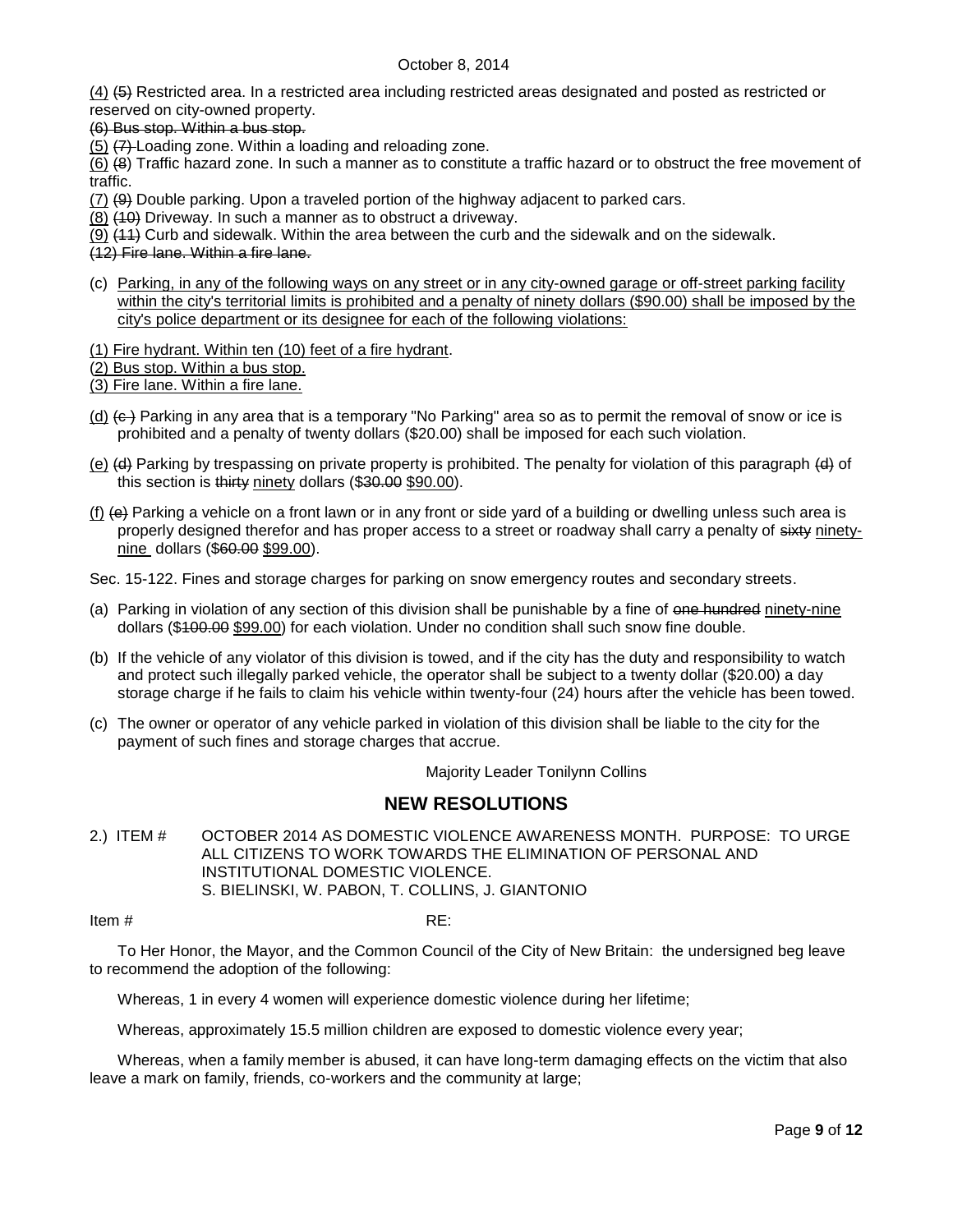Whereas domestic violence is widespread and is devastating to society as a whole: women, men and children;

Whereas, the problem of domestic violence is not confined to any group or groups of people, but crosses all economic, racial, gender, educational, religious, and societal barriers, and is sustained by societal indifference;

Whereas, the crime of domestic violence violates an individual's privacy, dignity, security, and humanity due to the systematic use of physical, emotional, sexual, psychological, and economic control and/or abuse;

Whereas, victims of violence should have access to medical and legal services, counseling, transitional housing, and other supportive services so that they can escape the cycle of abuse;

Whereas, it is important to recognize the compassion and dedication of the individuals who provide services to victims of domestic violence and work to increase public understanding of this significant problem;

Now Therefore Be It RESOLVED, in recognition of the important work done by the Prudence Crandall Center and the nine Central Connecticut towns it serves, the Mayor and Common Council of the City of New Britain do hereby proclaim the month of October 2014 as Domestic Violence Awareness Month and urge all citizens to work towards the elimination of personal and institutional domestic violence.

> Alderwoman Suzanne Bielinski Alderman Wilfredo Pabon Alderwoman Tonilynn Collins Alderman Jamie Giantonio

<span id="page-9-0"></span>3.) ITEM # CONTRACT AMENDMENT FOR GRANT FUNDED PERSONNEL PERFORM SERVICES WITHIN THE HEALTH DEPARTMENT. PURPOSE: MINIMIZING RISK OF SEXUALLY TRANSMITTED DISEASE THROUGH AWARENESS, IDENTIFICATION, TREATMENT AND INTERVENTION. A. PLATOSZ

Item # RE: Health and Building Services Department

To Her Honor, the Mayor, and the Common Council of the City of New Britain: the undersigned beg leave to recommend the adoption of the following:

Program Objective: minimizing the risk of spreading sexually transmitted diseases through awareness, identification, treatment and intervention. Grant funded personnel perform services within the Health Department and throughout the City of New Britain in order to promulgate the program plan. The initial year of grant funding was July 1980.

Local Program Operation Department: Health, under the supervision of the Director.

WHEREAS, the control of sexually transmitted diseases remains a core public health function in the City of New Britain and

WHEREAS; the New Britain Health Department has an existing contract with the State Department of Public Health to provide services under their Sexually Transmitted Disease Control Program

WHEREAS; the State Department of Public Health has issued a contract amendment to reduce funding based on the State's adopted budget for fiscal year 2014-2015.

WHEREAS; the State of Connecticut, Department of Public Health has notified the City that it is reducing the grant to \$12,565 from \$13,092 for fiscal year 2014-2015.

THEREFORE BE IT RESOLVED, that The Mayor be authorized to the contract amendment agreement for this program and

THEREFORE BE IT FURTHER RESOLVED, that the Special Revenue Fund, STD Control Program #2015- 0004, be amended at this time for the purpose of recording all income and expenditure activity and reflect an authorized expenditure budget of \$12,565 and an anticipated income from the State of Connecticut of \$12,565 for fiscal year 07/01/014 through 06/30/15.

Revenues: FY 2014/15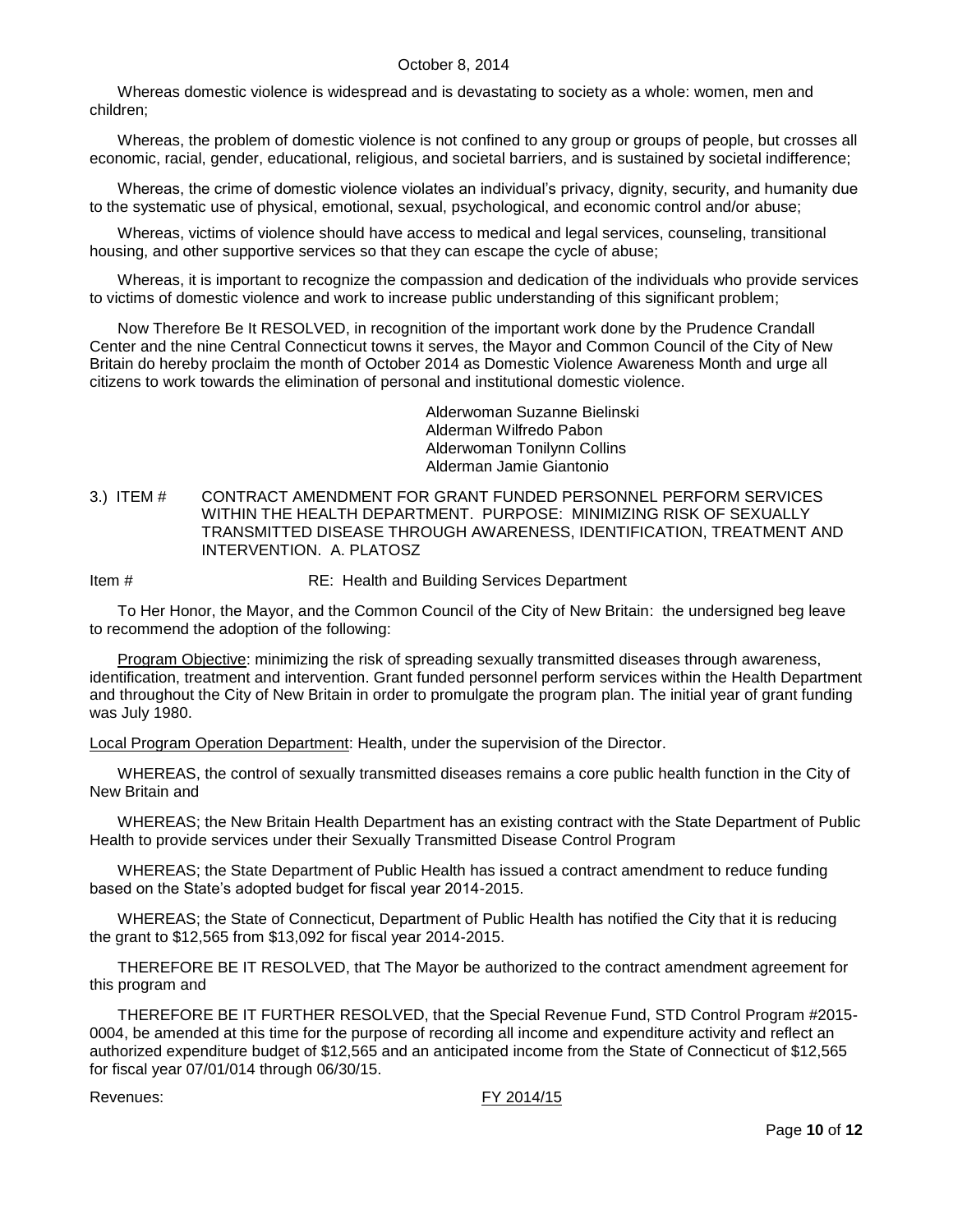| 280522129-4222                   | St of CT                                       |           | 12.565.00           |
|----------------------------------|------------------------------------------------|-----------|---------------------|
| Expenditures:<br>280522143-5124  | <b>P/T Salaries</b>                            |           | 11,771.00           |
| 280522143-5231<br>280522143-5876 | Medicare<br>Administration                     | \$<br>\$. | 174.00<br>500.00    |
| 280522143-5810                   | Fees & Membership<br><b>Total Expenditures</b> | \$        | 120.00<br>12,565.00 |

#### Alderman Adam Platosz

<span id="page-10-0"></span>4.) ITEM # PROFESSIONAL SERVICE AGREEMENT. PURPOSE: AUTHORIZATION TO ENTER INTO AGREEMENT WITH PMA MANAGEMENT CORP. OF NEW ENGLAND FOR THE ADMINISTRATION OF CITY AND BOARD OF EDUCATION WORKERS' COMPENSATION CLAIMS. J. GIANTONIO

Item # RE: Professional Services Agreement with PMA Management Corp. of New England for Third Party Claims Administration for Workers' Compensation

To Her Honor, the Mayor, and the Common Council of the City of New Britain: the undersigned beg leave to recommend the adoption of the following:

WHEREAS, The City of New Britain incurs substantial cost each year in the administration of its Workers' Compensation Claims; and

WHEREAS, Greater efficiencies of scale and technology are available through companies that specialize in the administration of Workers' Compensation Claims known as third party administrators (TPA) that can substantially reduce those costs; and

WHEREAS, PMA Management Corp. of New England of Meriden, Connecticut is a TPA with extensive experience as risk manager and TPA for Connecticut municipalities, particularly those that are self-insured. Current client communities include Bristol and Waterbury; and

WHEREAS, PMA has done a thorough review of the City's claims experience and believes that third party claims management will yield significant cost savings to the City on an annual basis; and

WHEREAS, Local 818 has signed a Memorandum of Understanding with the City of New Britain so that the administration of Workers' Compensation Claims may be outsourced; NOW THEREFORE BE IT

RESOLVED, that Erin E. Stewart, Mayor of the City of New Britain is hereby authorized to execute on behalf of the City of New Britain a professional services agreement with PMA Management Corp. of New England for the administration of City and Board of Education Workers' Compensation Claims and to execute any and all documents necessary for this transaction.

#### Alderman Jamie Giantonio

### <span id="page-10-1"></span>5.) ITEM # ZUMBA GOLD FOR SENIORS. PURPOSE: TO PROVIDE A COMMUNITY BASED EXERCISE PROGRAM TO SENIORS OF NEW BRITAIN. A. PLATOSZ

Item # RE: Health and Building Services Department

To Her Honor, the Mayor, and the Common Council of the City of New Britain: the undersigned beg leave to recommend the adoption of the following:

Program Objective: To provide a community based exercise program to seniors in New Britain, whom otherwise may not receive these services. Funds will be used for a certified exercise instructor to conduct Zumba Gold for Seniors on a weekly basis at the New Britain Senior Center from October 1, 2014 -through September 30, 2015.

Local Program Operation Department: Health, under the supervision of the Director.

WHEREAS; The New Britain Health Department is committed to providing education and prevention activities for City seniors